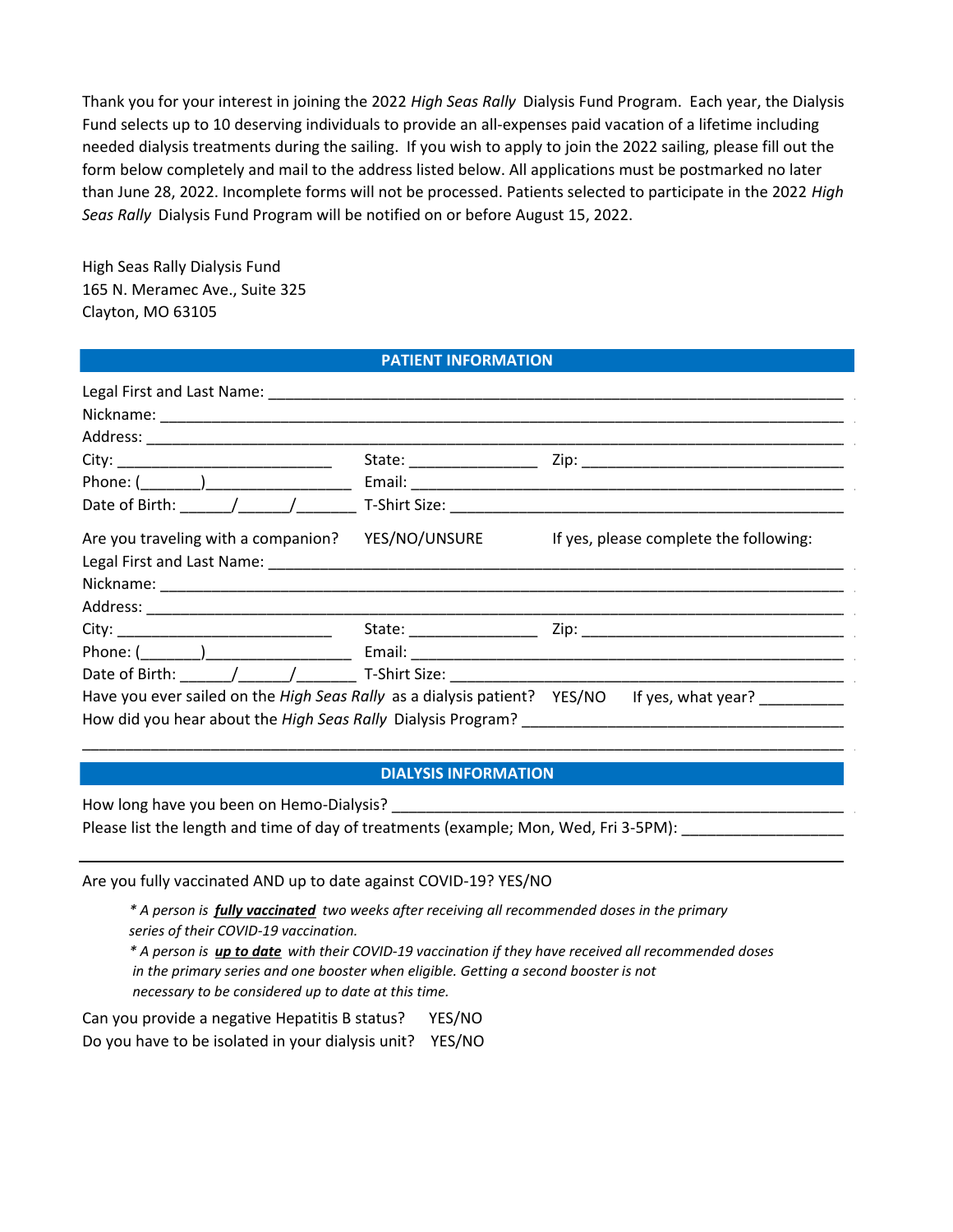| Name of Social Worker: |        |      |  |
|------------------------|--------|------|--|
| Name of Dialysis Unit: |        |      |  |
| Address:               |        |      |  |
| City:                  | State: | Zip: |  |
| Phone:                 | Email: |      |  |